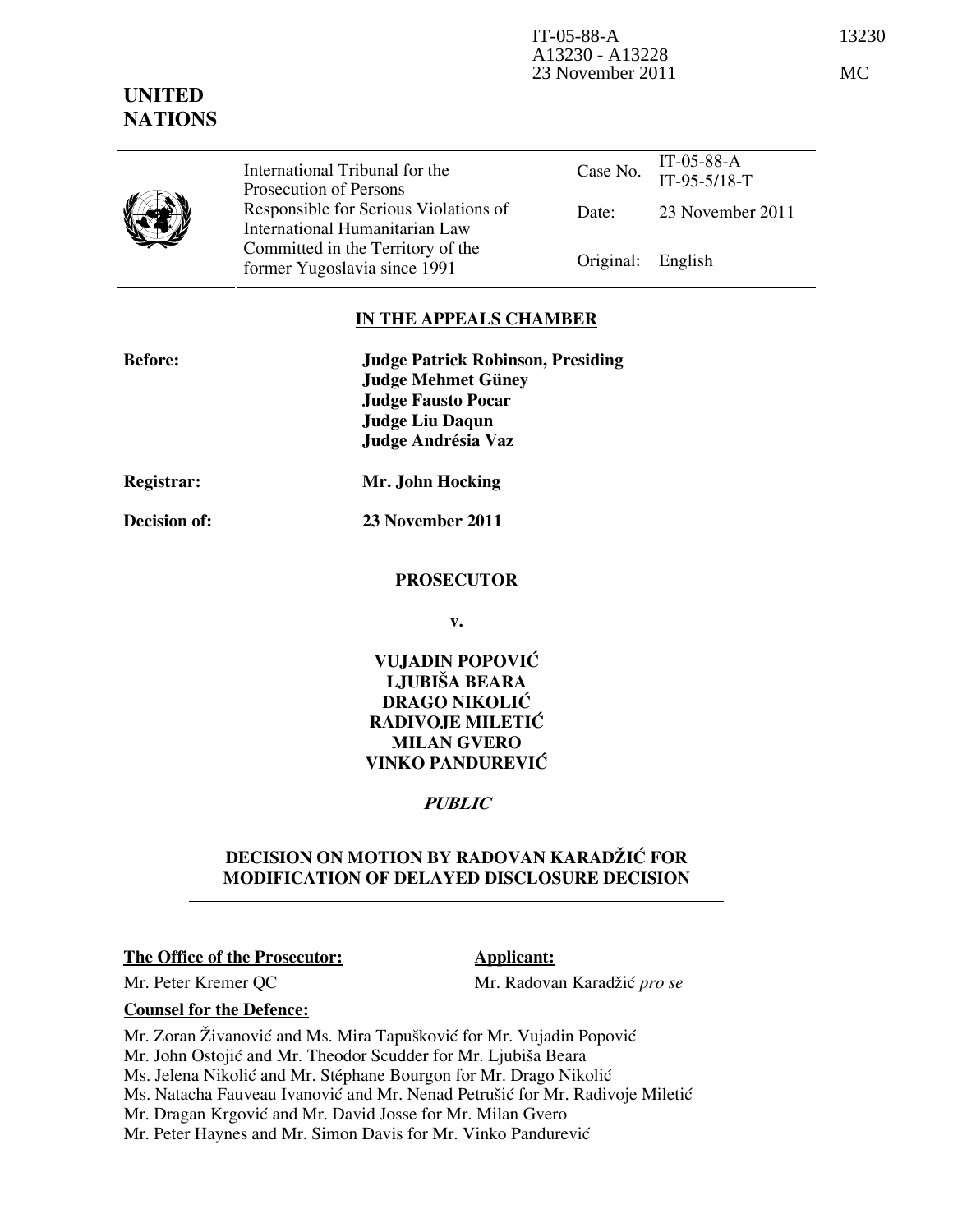THE APPEALS CHAMBER of the International Tribunal for the Prosecution of Persons Responsible for Serious Violations of International Humanitarian Law Committed in the Territory of the former Yugoslavia since 1991 ("Appeals Chamber" and "Tribunal", respectively);

BEING SEISED OF the "Motion by Radovan Karadžič [sic] for Modification of Delayed Disclosure Decision", filed by Radovan Karadžić ("Karadžić") on 27 September 2011 ("Motion");

**NOTING** that the Motion pertains to a decision by the *Popović et al.* Trial Chamber granting the protective measure of delayed disclosure to a witness known in the Karadžić case by the pseudonym KDZ320 ("Witness");<sup>2</sup>

**NOTING** that in the Motion, Karadžić requests that the Appeals Chamber overturn its jurisprudence which held that delayed disclosure orders apply mutatis mutandis in subsequent proceedings; $3<sup>3</sup>$ 

**NOTING** that, in the alternative, Karadžić requests that the Appeals Chamber either exercise its discretion to refer the matter to the Trial Chamber seised of the Karadžić case ("Karadžić Trial Chamber"),<sup>4</sup> or order the immediate disclosure of the identity and prior statements of the Witness;<sup>5</sup>

**NOTING** that the Office of the Prosecutor does not oppose Karadžić's request to refer the Motion to the Karadžić Trial Chamber but submits that the Motion should be dismissed in the event that the Appeals Chamber chooses to determine it;<sup>6</sup>

NOTING that the Appeals Chamber has held, Judge Pocar dissenting, that delayed disclosure orders are protective measures falling under Rule 75(F) of the Rules of Procedure and Evidence of the Tribunal ("Rules") and therefore continue to have effect *mutatis mutandis* in subsequent proceedings before the Tribunal; $<sup>7</sup>$ </sup>

**FINDING** that Karadžić has failed to show cogent reasons why the Appeals Chamber should depart from its jurisprudence in the present case;

-

 $1$  Prosecutor v. Radovan Karadžić, Case No. IT-95-5/18-T.

 $2$  Motion, paras 1-5; Prosecution's Response to Motion by Radovan Karadžić for Modification of Delayed Disclosure Decision, 30 September 2011 (public with confidential and ex parte appendices A and B) ("Response"), Appendix A, p. 6.

Motion, paras 9, 12.

<sup>4</sup> Motion, para. 13.

<sup>&</sup>lt;sup>5</sup> Motion, para. 17.

<sup>6</sup> Response, paras 1-2.

<sup>&</sup>lt;sup>7</sup> Prosecutor v. Momčilo Krajišnik, Case No. IT-00-39-A, Decision on "Motion by Mićo Stanišić for Access to All Confidential Materials in the Krajišnik Case", 21 February 2007, p. 6, and Partially Dissenting Opinion of Judge Pocar, para. 2; Prosecutor v. Radoslav Brđanin, Case No. IT-99-36-A, Decision on Mićo Stanišić's Motion for Access to All Confidential Materials in the Brdanin Case, 24 January 2007, para. 17.